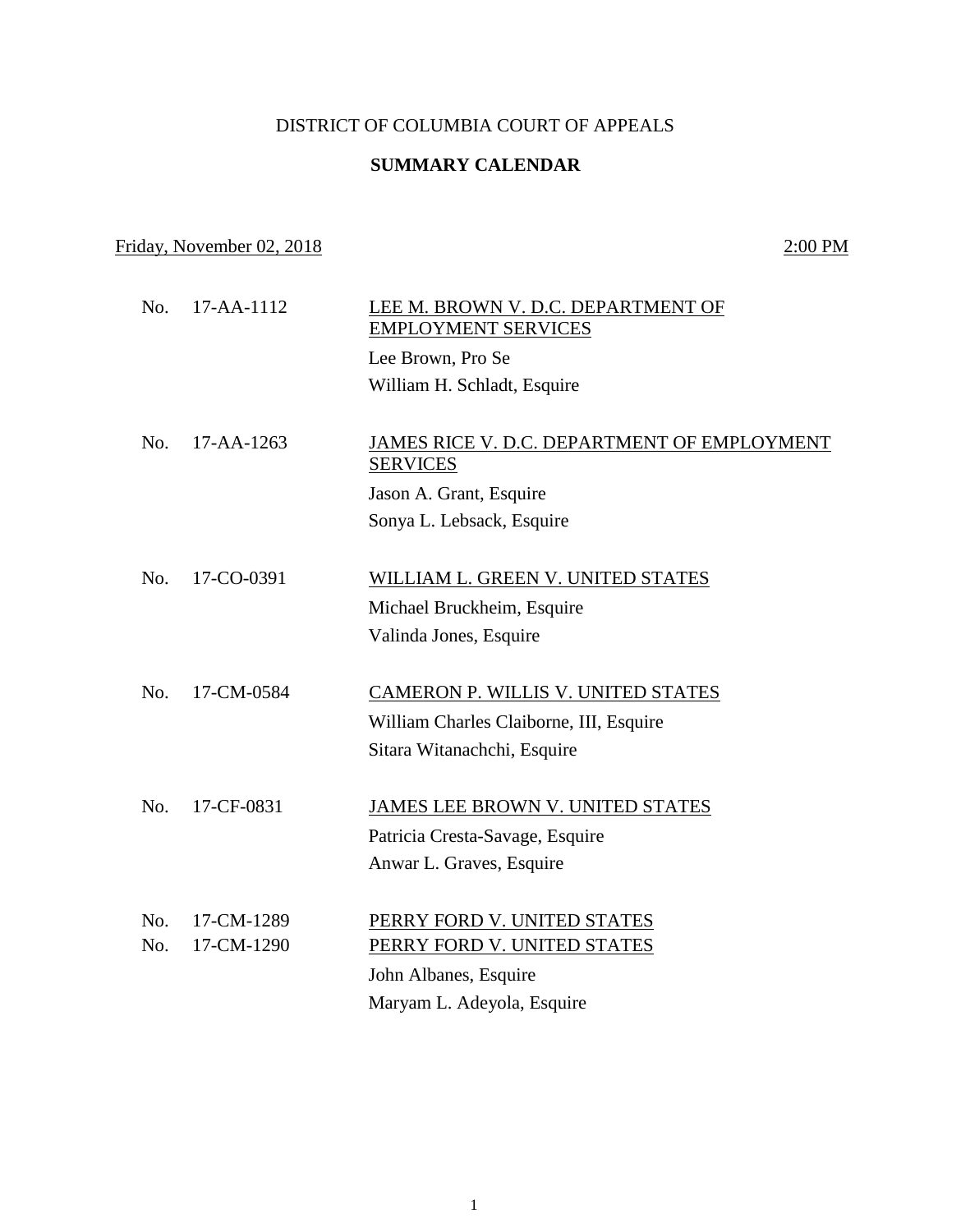| No. | 17-AA-0348                 | HENRY TODD ATKINSON V. D.C. DEPARTMENT OF<br><b>PUBLIC WORKS</b>   |           |
|-----|----------------------------|--------------------------------------------------------------------|-----------|
|     |                            | Henry Atkinson, Pro Se                                             |           |
|     |                            | Irina M Majumdar, Esquire                                          |           |
| No. | 17-CV-1458                 | DAVID J. BROWN V. WELLS FARGO BANK, N.A.                           |           |
|     |                            | Johnny Barnes, Esquire                                             |           |
|     |                            | Matthew D. Cohen, Esquire                                          |           |
| No. | 17-CV-1360                 | <b>WACCA MERID V. DEUTSCHE BANK NATIONAL</b><br><b>TRUST</b>       |           |
|     |                            | Wacca Merid, Pro Se                                                |           |
|     |                            | Matthew D. Cohen, Esquire                                          |           |
|     |                            | Daniel Asnake, Pro Se                                              |           |
| No. | 17-CM-0921                 | ERIC RODNEY HILL V. UNITED STATES                                  |           |
|     |                            | Charles J. Soschin, Esquire                                        |           |
|     |                            | Anwar L. Graves, Esquire                                           |           |
| No. | 17-CM-0655                 | IN RE: MICHAEL CURTIS                                              |           |
|     |                            | Emily Cunniff, Esquire                                             |           |
|     |                            | Janice Y. Sheppard, Esquire                                        |           |
| No. | 17-CM-0491                 | DANA A. WILLIAMS V. UNITED STATES                                  |           |
|     |                            | Ivy Finkenstadt, Esquire                                           |           |
|     |                            | Maryam L. Adeyola, Esquire                                         |           |
|     | Tuesday, November 13, 2018 |                                                                    | $2:00$ PM |
|     |                            |                                                                    |           |
| No. | 16-CV-0914                 | DANIEL LOGAN V. LASALLE BANK NATIONAL<br><b>ASSOCIATION, ET AL</b> |           |
|     |                            | Daniel Logan, Pro Se                                               |           |
|     |                            | Michael A. Coogen, Esquire                                         |           |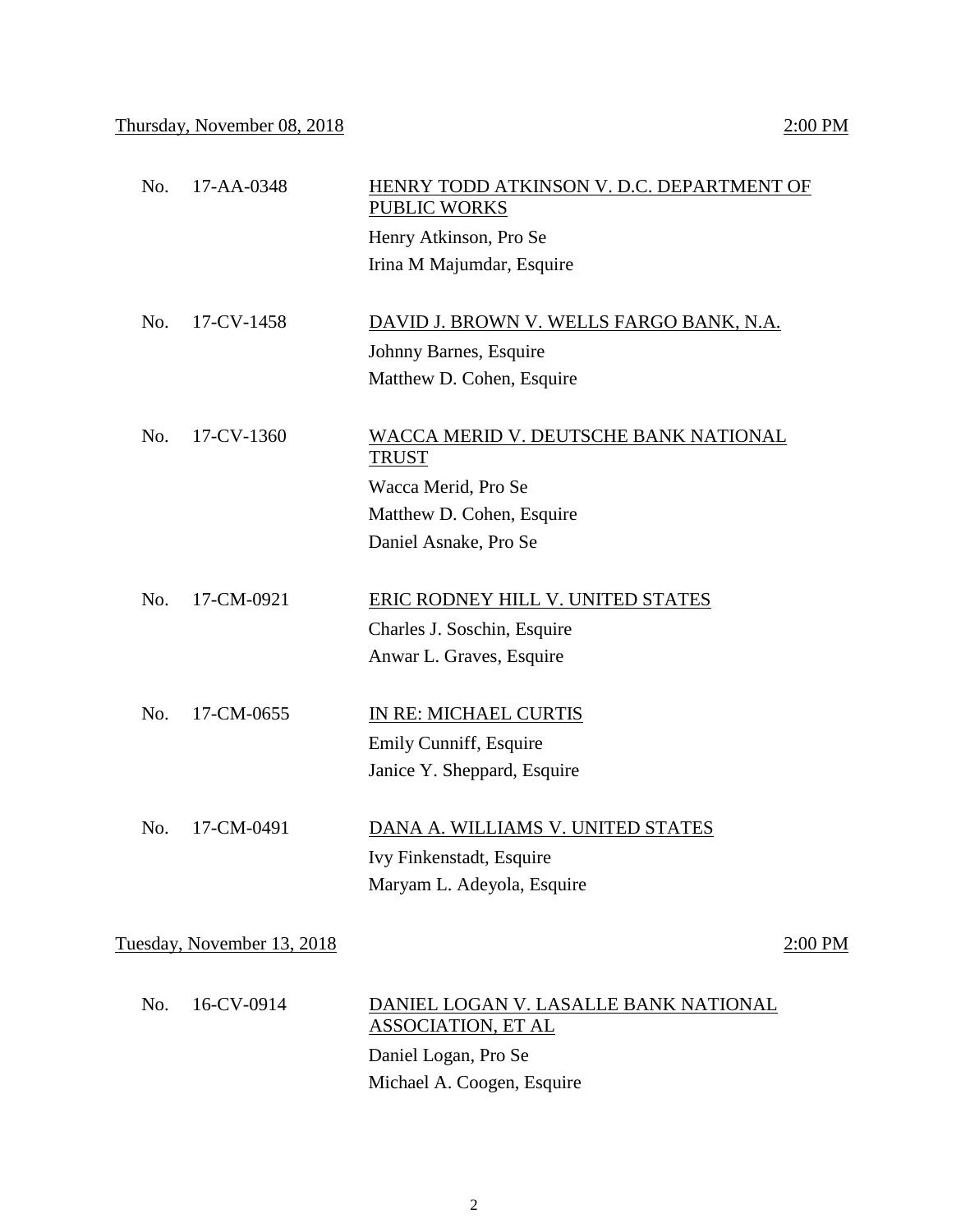| No. | 18-CV-0022                | BRUCE F. WOOTEN V. GREENBERG & BEDERMAN,<br>LLP, ET AL                  |
|-----|---------------------------|-------------------------------------------------------------------------|
|     |                           | Bruce Wooten, Pro Se                                                    |
|     |                           | Jason Fernandez, Esquire                                                |
| No. | 17-AA-0780                | UNION MARKET NEIGHBORS V. D.C. ZONING<br><b>COMMISSION</b>              |
|     |                           | Aristotle Theresa, Esquire                                              |
|     |                           | Phil T. Feola, Esquire                                                  |
| No. | 17-CO-1260                | JULIUS W. MILLER V. UNITED STATES                                       |
|     |                           | Julius W. Miller, Pro Se                                                |
|     |                           | Eric Hansford, Esquire                                                  |
| No. | 17-CM-0996                | DYMANISHA I. TURNER V. UNITED STATES                                    |
|     |                           | Robin M. Earnest, Esquire                                               |
|     |                           | Edward G. Burley, Esquire                                               |
| No. | 17-CO-1218                | ALBERT GORDON V. UNITED STATES                                          |
|     |                           | Steven R. Kiersh, Esquire                                               |
|     |                           | Anwar L. Graves, Esquire                                                |
|     | Friday, November 16, 2018 | 2:00 PM                                                                 |
|     |                           |                                                                         |
| No. | 18-AA-0119                | DANISHIA E. WHATLEY V. D.C. DEPARTMENT OF<br><b>EMPLOYMENT SERVICES</b> |
|     |                           | Krista N. DeSmyter, Esquire                                             |
|     |                           | Douglas A. Datt, Esquire                                                |
|     |                           | Todd Edward Saucedo, Esquire                                            |
| No. | 17-CV-1372                | PATT CHANEY-WATSON V. JOHN FANG                                         |
|     |                           | Patt Chaney-Watson, Pro Se                                              |
|     |                           | John Fang, Pro Se                                                       |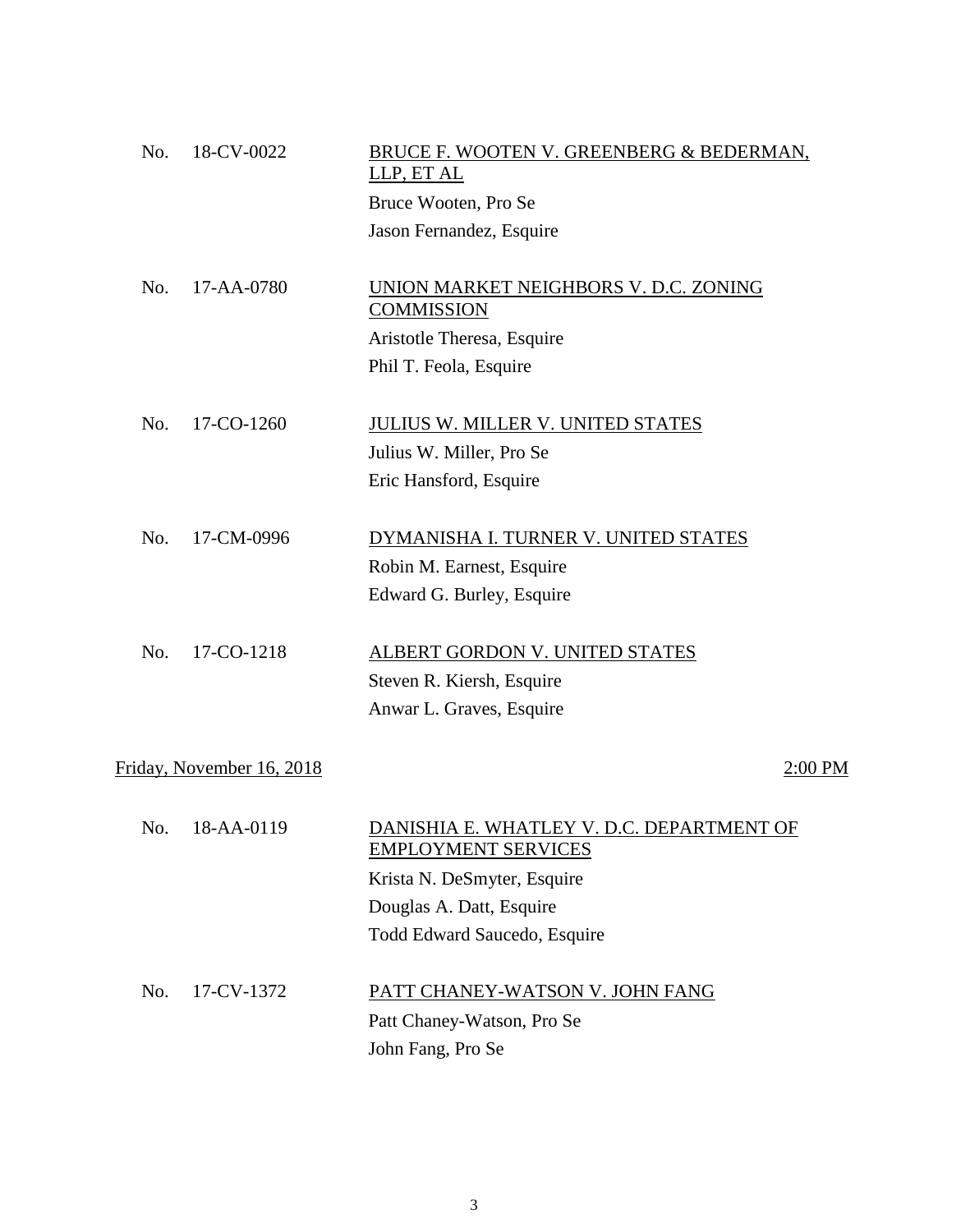| No.                                  | 17-CV-0872       | YORDANOS SIUM V. OFFICE OF STATE<br>SUPERINTENDENT OF EDUCATION  |  |  |
|--------------------------------------|------------------|------------------------------------------------------------------|--|--|
|                                      |                  | David A. Branch, Esquire                                         |  |  |
|                                      |                  | Lucy E. Pittman, Esquire                                         |  |  |
| No.                                  | 17-CO-1385       | KIRK J. THOMAS, JR. V. UNITED STATES                             |  |  |
|                                      |                  | Kirk J. Thomas, Jr., Pro Se                                      |  |  |
|                                      |                  | Steven B. Snyder, Esquire                                        |  |  |
| No.                                  | 18-CO-0070       | DONALD CHOW BATES V. UNITED STATES                               |  |  |
|                                      |                  | Donald Chow Bates, Pro Se                                        |  |  |
|                                      |                  | Katherine M. Kelly, Esquire                                      |  |  |
| No.                                  | 17-CF-0528       | MELVIN ANDRADE, JR. V. UNITED STATES                             |  |  |
| No.                                  | 17-CF-0687       | VICTOR BLANCO V. UNITED STATES                                   |  |  |
| No.                                  | 17-CF-0732       | JOSHUA S. GAVIDIA V. UNITED STATES                               |  |  |
|                                      |                  | David H. Reiter, Esquire                                         |  |  |
|                                      |                  | Gregory Gardner, Esquire                                         |  |  |
|                                      |                  | Ian A. Williams, Esquire                                         |  |  |
|                                      |                  | David P. Saybolt, Esquire                                        |  |  |
| Friday, November 30, 2018<br>2:00 PM |                  |                                                                  |  |  |
| No.                                  | $17 - AA - 1450$ | CYNTHIA BUSH V. D.C. DEPARTMENT OF<br><b>EMPLOYMENT SERVICES</b> |  |  |
|                                      |                  | David J. Kapson, Esquire                                         |  |  |
|                                      |                  | David M. Schoenfeld, Esquire                                     |  |  |
|                                      |                  |                                                                  |  |  |
| No.                                  | 17-CV-0948       | MICHAEL ENDERS V. CLAIRE L. CLARKE, DDS                          |  |  |
|                                      |                  | Michael Enders, Pro Se                                           |  |  |
|                                      |                  | Catherine A. Hanrahan, Esquire                                   |  |  |
| No.                                  | 17-CV-0597       | IN RE: DANIEL IRA LEVY, APPELLANT                                |  |  |
|                                      |                  | Daniel I Levy, Pro Se                                            |  |  |
|                                      |                  | Irina M. Majumdar, Esquire                                       |  |  |